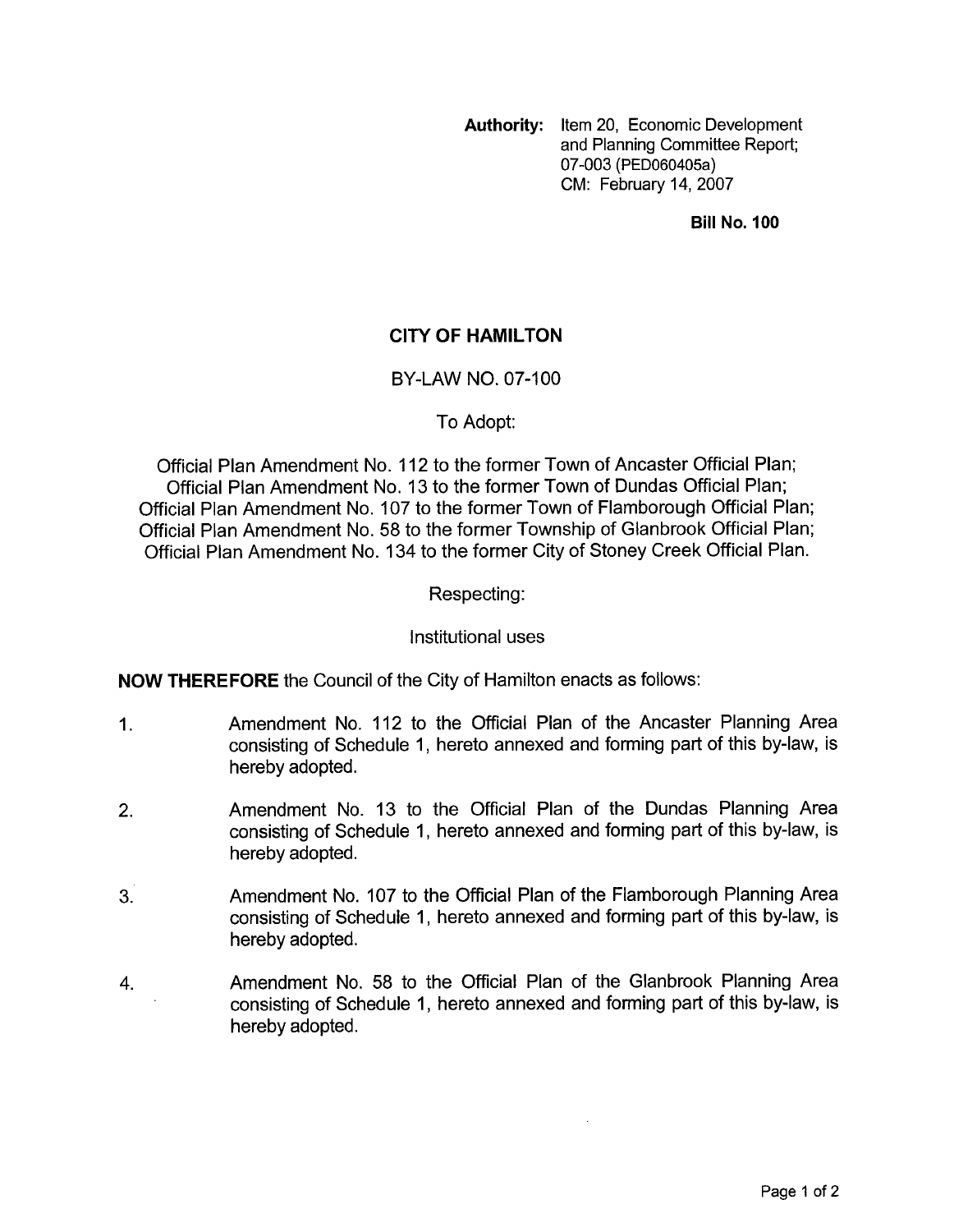- 5. Amendment No. 134 to the Official Plan of the Stoney Creek Planning Area consisting of Schedule 1, hereto annexed and forming part of this by-law, is hereby adopted.
- 6. It is hereby authorized and directed that such approval of the Official Plan Amendments referred to in sections 1 to 5 inclusive, as may be requisite, be obtained and for the doing of all things for the purpose thereof.

PASSED AND ENACTED this 28<sup>th</sup> day of March, 2007.

**Fred Eisenberger** Mayor **City Clerk** 

Kevin C. Christenson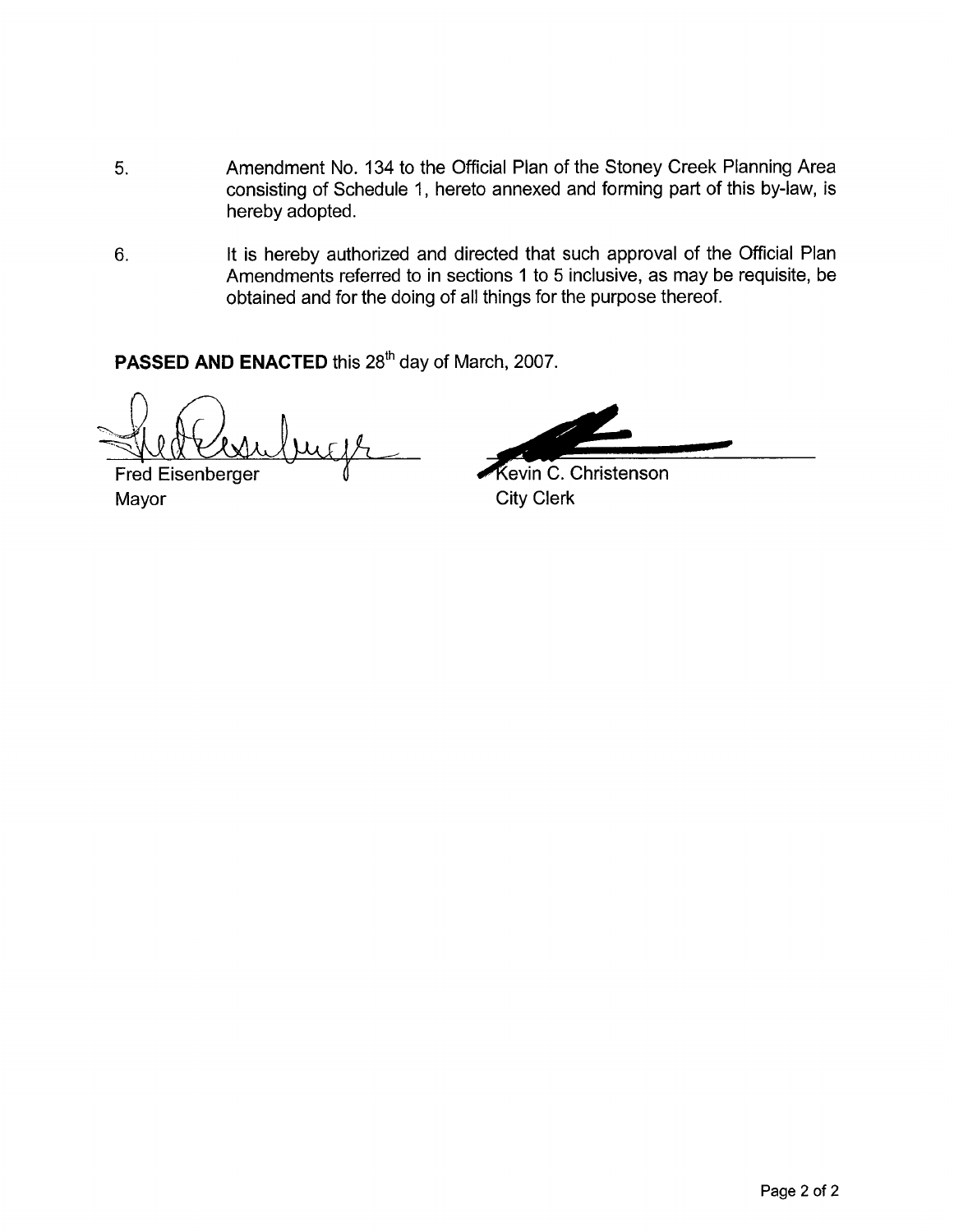# **Amendment**

# **to the**

# **Former Towns of Ancaster, Dundas, and Flamborough, the former Township of Glanbrook and the former City of Stoney Creek Official Plans**

The following text constitutes;

- 1. Official Plan Amendment No. 112 to the former Town of Ancaster Official Plan;
- 2. Official Plan Amendment No. 13 to the former Town of Dundas Official Plan;
- 3. Official Plan Amendment No. 107 to the former Town of Flamborough Official Plan;
- 4. Official Plan Amendment No. 58 to the former Township of Glanbrook Official Plan;
- 5. Official Plan Amendment No. 134 to the former City of Stoney Creek Official Plan.

# **1.0 Purpose:**

The purpose of the Amendments is to add/revise policies to the existing Official Plans and appropriate sections of various secondary plans to:

- Permit accessory uses that are complimentary to Institutional uses;
- Allow for residential uses to be developed in conjunction with an institutional use, where appropriate; and
- Allow lands that are no longer required for institutional uses to be developed for residential uses without an Official Plan Amendment.

# **2.0 Location:**

This Amendment applies to all lands designated Institutional in the urban area including those lands identified as Institutional in various Secondary Planning Areas in the Official Plans for the former Towns of Ancaster, Flamborough and Dundas, the Township of Glanbrook, and the City of Stoney Creek.

# **3.0 Basis:**

The City is preparing new Zoning By-law zones for existing institutional uses within the City. The new zones will also include limited residential uses within the various zones. Amendments to the Official Plans are required to implement the new zones.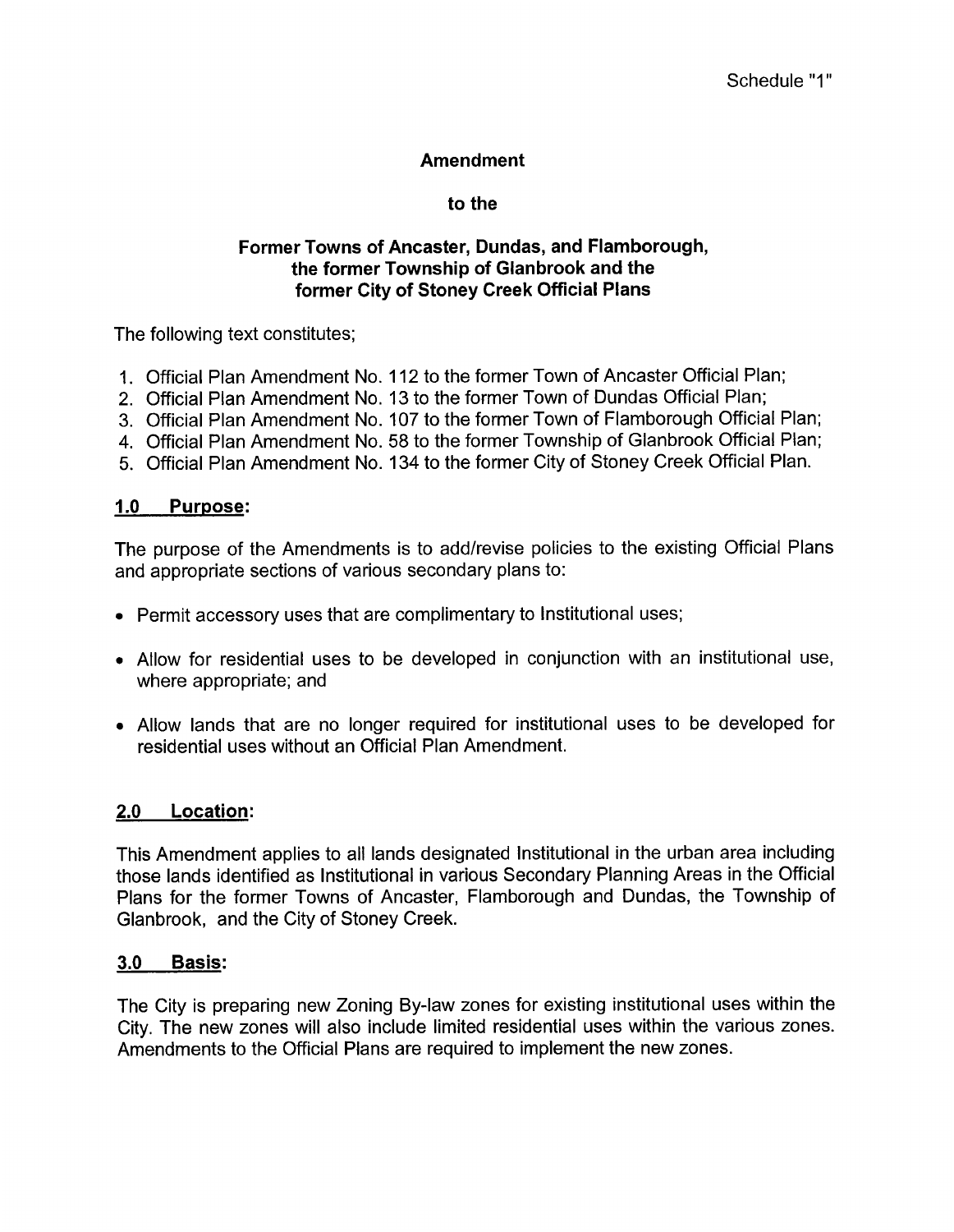The basis for permitting these Amendments is as follows:

- To broaden the definition of institutional to allow for accessory uses to the primary institutional use;
- *<sup>0</sup>*The additional residential uses will permit potential for adaptive reuse of buildings or redevelopment of the lands in a form compatible with the surrounding area; and
- The proposed change of use for lands that are no longer required for Institutional uses to residential uses will not detract from the general intent and objectives of the existing Official Plans.

# **4.0 Actual Changes:**

## **TEXT CHANGES**

## **4.1 FORMER TOWN OF ANCASTER OFFICIAL PLAN**

(a) Amend Policy 4.7.1 to add a new clause to the end of the sentence as follows:

"and accessory uses that are necessary, ancillary and subordinate to the institutional use."

- (b) Delete Policy 4.7.5 in its entirety and renumber the subsequent policies.
- (c) Add the following new policy to Section 4.7 Institutional, as Policy 4.7.9;
	- "4.7.9 Notwithstanding the policies set out above, in areas designated Institutional, residential uses may be permitted without amendment to this Plan provided they are compatible with the surrounding area and are in keeping with the policies of this Plan."

#### **4.1 .I Meadowbrook West Neighbourhood Secondary Plan**

(a) Delete Policy 6.1 **5.2** (j) in its entirety.

#### **4.1.2 Shaver Neighbourhood Secondary Plan**

(a) Delete Policy 6.2.5.2 **(9** in its entirety.

#### **4.2. FORMER TOWN OF DUNDAS OFFICIAL PLAN**

(a) Amend Policy  $3.8.3.1 -$  Institutional - General Policies to add a new clause to the end of the first sentence as follows: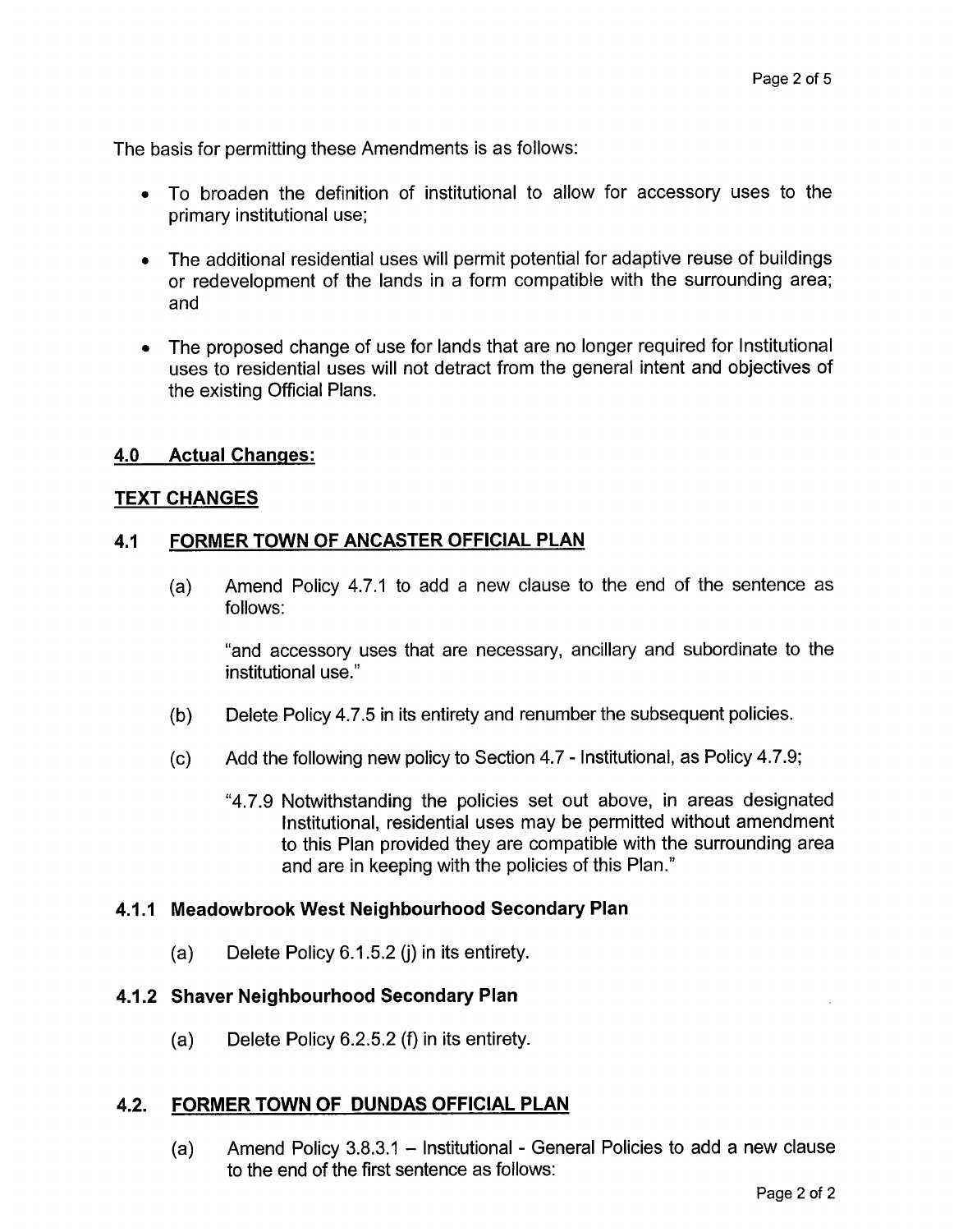"and accessory uses that are necessary, ancillary and subordinate to the institutional use."

- Add the following new policy to Section 3.8.3 Institutional General Policies  $(b)$ as Policy 3.8.3.2:
	- "3.8.3.2 Notwithstanding the policies set out above, in areas designated Institutional, residential uses may be permitted without amendment to this Plan provided they are compatible with the surrounding area and are in keeping with the policies of this

# **4.3. FORMER TOWN OF FLAMBOROUGH OFFICIAL PLAN**

- (a) Amend Subsection A.4.1 by deleting the word "Residential" and replacing it with the word "Accessory".
- Add the following new policy to Section A.4. Urban Institutional: (b)
	- "A.4.4 Notwithstanding the policies set out above, in areas designated Urban Institutional, residential uses may be permitted without amendment to this Plan provided they are compatible with the surrounding area and are in keeping with the policies of this Plan".
- (c) Renumber Section A.4.4 Urban Institutional Site Specific Areas, as A.4.5. and renumber subsequent policies accordingly.

# **4.3.1 West Waterdown Secondary Plan**

Amend Policies A.7.4.1 and A.7.4.2 by adding the following clause to the  $(a)$ end of each of the policies as follows:

"and accessory uses that are necessary, ancillary and subordinate to the institutional use."

- $(b)$ Delete Policy A.7.4.5 in its entirety and replace it with the following new policy:
	- "A.7.4.5 Notwithstanding the policies set out above, in areas designated Major Institutional or Neighbourhood Institutional, residential uses may be permitted without amendment to this Plan provided they are compatible with the surrounding area and are in keeping with the policies of this Secondary Plan."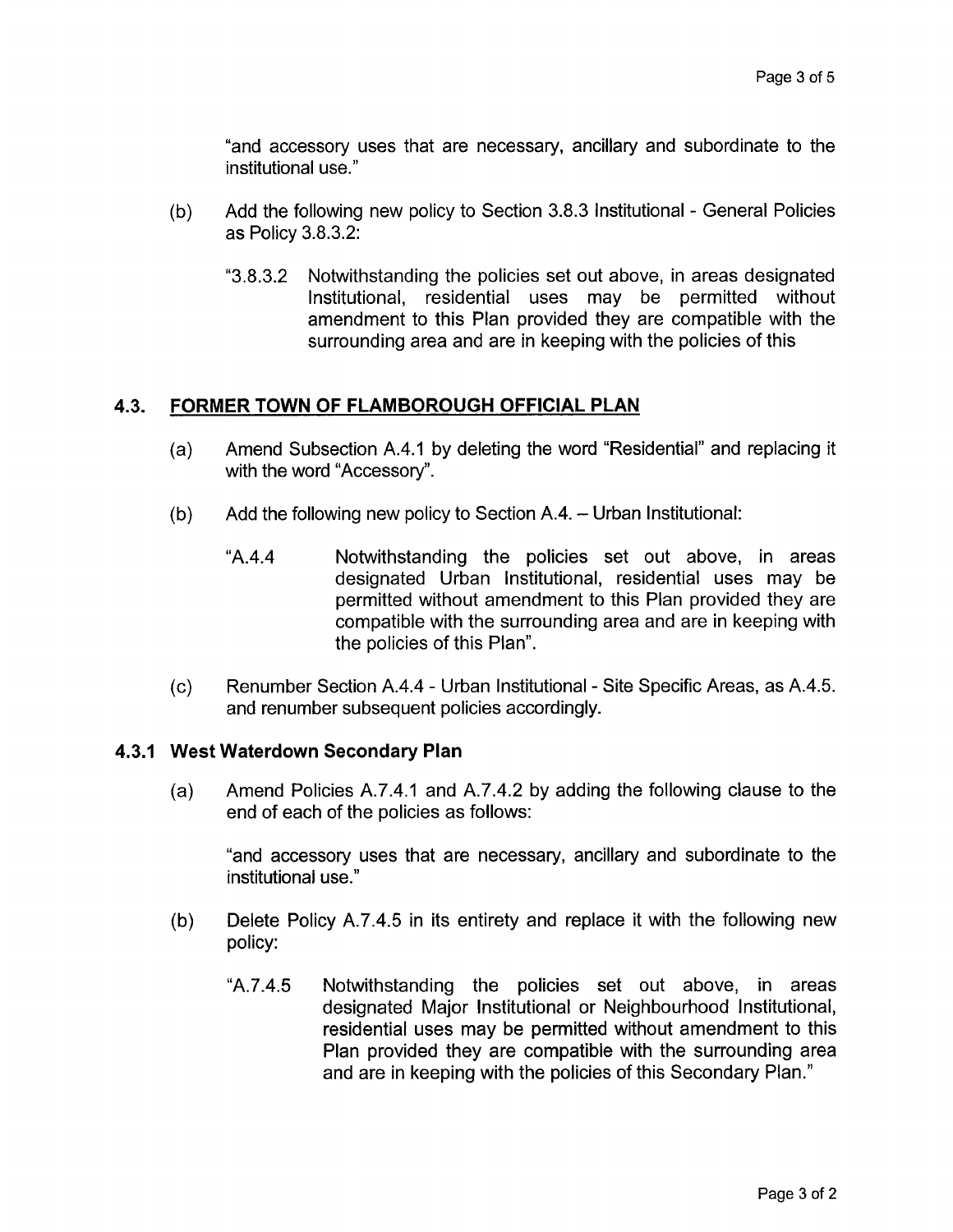## **4.4 FORMER TOWNSHIP OF GLANBROOK OFFICIAL PLAN**

#### **4.4.1 Mount Hope Urban Settlement Area**

- (a) Amend the preamble of Subsection B.2.1.24.2(d) Institutional to include the words "and accessory uses that are necessary, ancillary and subordinate to the institutional use" between the words "institutional uses" and "to serve".
- (b) Add the following new policy to Subsection B.2.1.2.4.2 Institutional:

 $(B.2.1.24.2(d))$ 

- (viii) Notwithstanding the policies set out above, in areas designated Institutional, residential uses may be permitted without amendment to this Plan provided they are compatible with the surrounding area and are in keeping with the policies of this Plan."
- $(c)$  Amend the preamble of Subsection B.2.3.11.2(d) Institutional to include the words "and accessory uses that are necessary, ancillary and subordinate to the institutional use" between the words "institutional uses" and "to serve".

#### **4.4.2 Rymal Road Secondary Plan**

(a) Amend Policy B.3.2.3(a) - Institutional by adding the following clause to the end of the sentence:

"including accessory uses that are necessary, ancillary and subordinate to the institutional use."

## **4.5. FORMER CITY OF STONEY CREEK OFFICIAL PLAN**

- (a) Delete Policy A.1.2.17 in its entirety and renumber the subsequent policies accordingly.
- (b) Amend Policy A.5.2.1 by deleting the word "Residential" and replacing it with the word *"Accessory".*
- (c) Delete Policy A.5.2.7 in its entirety and renumber the subsequent policy accordingly.